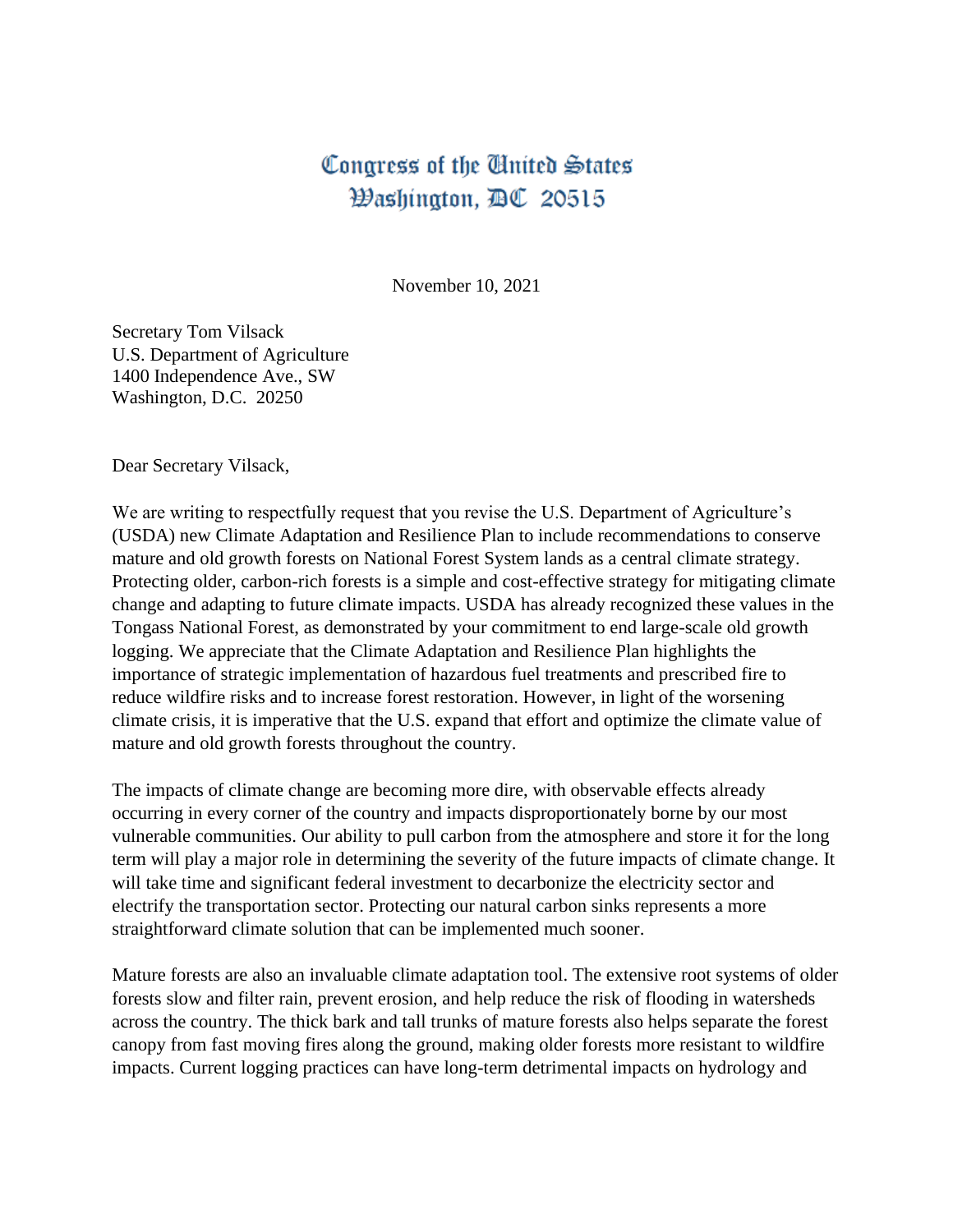watershed health, underscoring the need to conserve remaining mature and old growth in essential watersheds.

Allowing logging of mature and old federal forests should become a practice of the past. Logging the last remaining mature and old growth forests in the U.S. would undermine the objectives laid out in President Biden's Executive Order 14008, *Tackling the Climate Crisis at Home and Abroad* and his administration's efforts to protect 30 percent of lands and waters by 2030 for biodiversity conservation and urgent climate mitigation action. In the U.S. National Determined Contribution announced earlier this year, the administration specifically recommended forest protections as a key climate strategy. We urge USDA to follow through on these commitments by ensuring mature and old growth protections are central to the agency's climate strategy.

Sincerely,

Earl Blumenauer Member of Congress

Cory A. Booker United States Senator

Martin Heinrich United States Senator

Edward J. Markey United States Senator

Jeffrey A. Merkley United States Senator

Elizabeth Warren

United States Senator

Bernard Sanders United States Senator

Alan Lowenthal Member of Congress

Ruben Gallego Member of Congress

Dianne Feinstein United States Senator

Ron Wyden United States Senator

Alex Padilla United States Senator

Patty Murray United States Senator

Jared Huffman Member of Congress

Peter DeFazio

Ron Wyden

Member of Congress